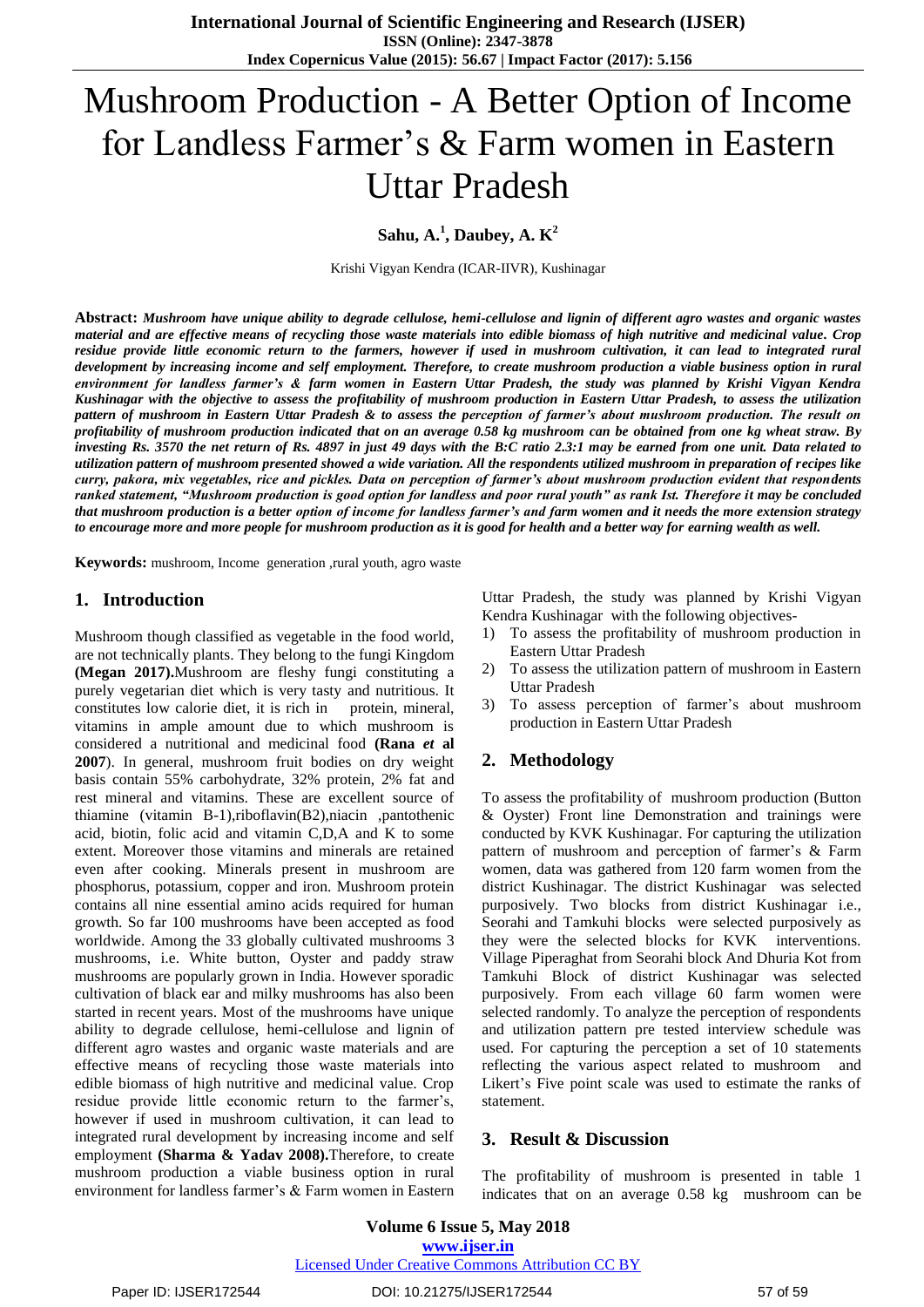## **International Journal of Scientific Engineering and Research (IJSER) ISSN (Online): 2347-3878 Index Copernicus Value (2015): 56.67 | Impact Factor (2017): 5.156**

obtained from one kg wheat straw and by investing Rs. 3570 we can earn the net return of Rs 4897 in just 49 days with the B:C ratio 2.3:1.

|      | <b>Table 1.</b> Fromability of Musilloom Froduction in District Kushmagal |  |                                                                                                                |      |       |      |       |     |    |  |  |  |
|------|---------------------------------------------------------------------------|--|----------------------------------------------------------------------------------------------------------------|------|-------|------|-------|-----|----|--|--|--|
|      |                                                                           |  | Year Mushroom No. of Farmer Yield/kg wheat straw Total Cost Total Benefit Net Return B:C Ratio ManDays Duraton |      |       |      |       |     |    |  |  |  |
| 2016 | Ovster                                                                    |  | 0.65kg                                                                                                         | 6320 | 15600 | 9280 | 2.4:1 | 3.0 | 42 |  |  |  |
| 2017 | <b>Button</b>                                                             |  | 0.50kg                                                                                                         | 2400 | 5120  | 2720 | 2.1:1 | 6.5 | 60 |  |  |  |
| 2017 | Ovster                                                                    |  | 0.60kg                                                                                                         | 1989 | 4680  | 2691 | 2.4:1 |     |    |  |  |  |
|      | Mean                                                                      |  | 0.58                                                                                                           | 3570 | 8467  | 4897 | 2.3:1 |     | 49 |  |  |  |

**Table 1:** Profitability of Mushroom Production in District Kushinagar

The findings of the study are in agreement with the finding of **Bhatt** *et* **al 2011** and **Awasthi** *et* **al 2015**.

Data related to utilization pattern of mushroom presented in table 2 showed a wide variation . All the respondents utilized mushroom in preparation of mushroom Curry (100%) followed by preparation of mushroom curry with Potato (95.83%), Preparation of Pakora (91.67%), Preparation of mix vegetable with mushroom  $(81.675)$ , preparation of mushroom Rice (12.5 %),preparation of mushroom pickle (3.6 %) and drying of mushroom(2.4 %).

#### **Table 2:** Utilization Pattern of Mushroom in Eastern Uttar Pradesh

| r ragesh                    |                        |            |     |  |  |  |  |  |
|-----------------------------|------------------------|------------|-----|--|--|--|--|--|
| Recipes                     | Utilization Pattern of | Rank       |     |  |  |  |  |  |
|                             | Mushroom               |            |     |  |  |  |  |  |
|                             | Frequency              | Percentage |     |  |  |  |  |  |
| <b>Mushroom Curry</b>       | 120                    | 100.0      | I   |  |  |  |  |  |
| Pakora                      | 110                    | 91.67      | Ш   |  |  |  |  |  |
| Mix Vegetable with Mushroom | 98                     | 81.67      | IV  |  |  |  |  |  |
| Mushroom Curry with Potato  | 115                    | 95.83      | П   |  |  |  |  |  |
| Soup                        |                        | 00.00      |     |  |  |  |  |  |
| Drying of mushroom          | 13                     | 10.8       | VII |  |  |  |  |  |
| <b>Mushroom Rice</b>        | 150                    | 12.50      | V   |  |  |  |  |  |
| Mushroom Pickle             | 30                     | 03.60      | VI  |  |  |  |  |  |



Data related to perception of farmers and farm women about mushroom production in table-3.In order to analyze the perception of the selected respondents, they were asked to respond to 10 different statement using Likert's Five Point Scale viz. Strongly Agree, Agree, Undecided ,Disagree & Strongly Disagree. On the basis of the scores , mean and rank have been calculated for each statement for the purpose of analysis.

| Table 3: Perception of Farmer's & Farm women about |
|----------------------------------------------------|
| <b>Oyster Mushroom Production</b>                  |

| $\sigma$ , ster massim comme roughed in |                                                               |      |     |           |           |     |                  |           |  |
|-----------------------------------------|---------------------------------------------------------------|------|-----|-----------|-----------|-----|------------------|-----------|--|
| S.No.                                   | Statement                                                     | SА   | А   | <b>UD</b> |           |     | DA SDA Mean Rank |           |  |
| 1.                                      | Mushroom<br>production<br>provides high                       | 73.3 | 5.8 | 8.3       | 10.0      | 2.5 | 3.7              | VI        |  |
|                                         | return                                                        |      |     |           |           |     |                  |           |  |
| 2.                                      | Mushroom<br>production is<br>more easier than<br>conventional | 65.8 | 2.5 | 10        | 9.16 12.5 |     | 4.0              | <b>IV</b> |  |

|    | farming of other  |      |      |      |                |      |       |             |
|----|-------------------|------|------|------|----------------|------|-------|-------------|
|    | crop              |      |      |      |                |      |       |             |
| 3. | Mushroom is       | 66   |      |      | 4.16 20.8 4.16 | 4.16 | 4.25  | Ш           |
|    | beneficial for    |      |      |      |                |      |       |             |
|    | patient suffering |      |      |      |                |      |       |             |
|    | from various      |      |      |      |                |      |       |             |
|    | disease           |      |      |      |                |      |       |             |
| 4. | Mushroom is       | 62.5 | 12.5 | 20.8 | 2.5            | 1.6  | 4.308 | $_{\rm II}$ |
|    | protein rich food |      |      |      |                |      |       |             |
| 5. | Mushroom          | 67.5 | 7.5  | 19.1 | 5.6            |      | 4.36  | T           |
|    | production is     |      |      |      |                |      |       |             |
|    | good option for   |      |      |      |                |      |       |             |
|    | landless and poor |      |      |      |                |      |       |             |
| 6. | Raw material      | 60.8 | 15   | 9.16 | 6.6            | 8.3  | 4.13  | v           |
|    | needed for        |      |      |      |                |      |       |             |
|    | mushroom          |      |      |      |                |      |       |             |
|    | production is     |      |      |      |                |      |       |             |
|    | available in      |      |      |      |                |      |       |             |
|    | abundance in      |      |      |      |                |      |       |             |
|    | rural area        |      |      |      |                |      |       |             |
| 7. | Mushroom          | 55.8 | 11.6 | 15.8 | 10             | 6.6  | 4.0   | IV          |

**Volume 6 Issue 5, May 2018 <www.ijser.in>** [Licensed Under Creative Commons Attribution CC BY](http://creativecommons.org/licenses/by/4.0/)